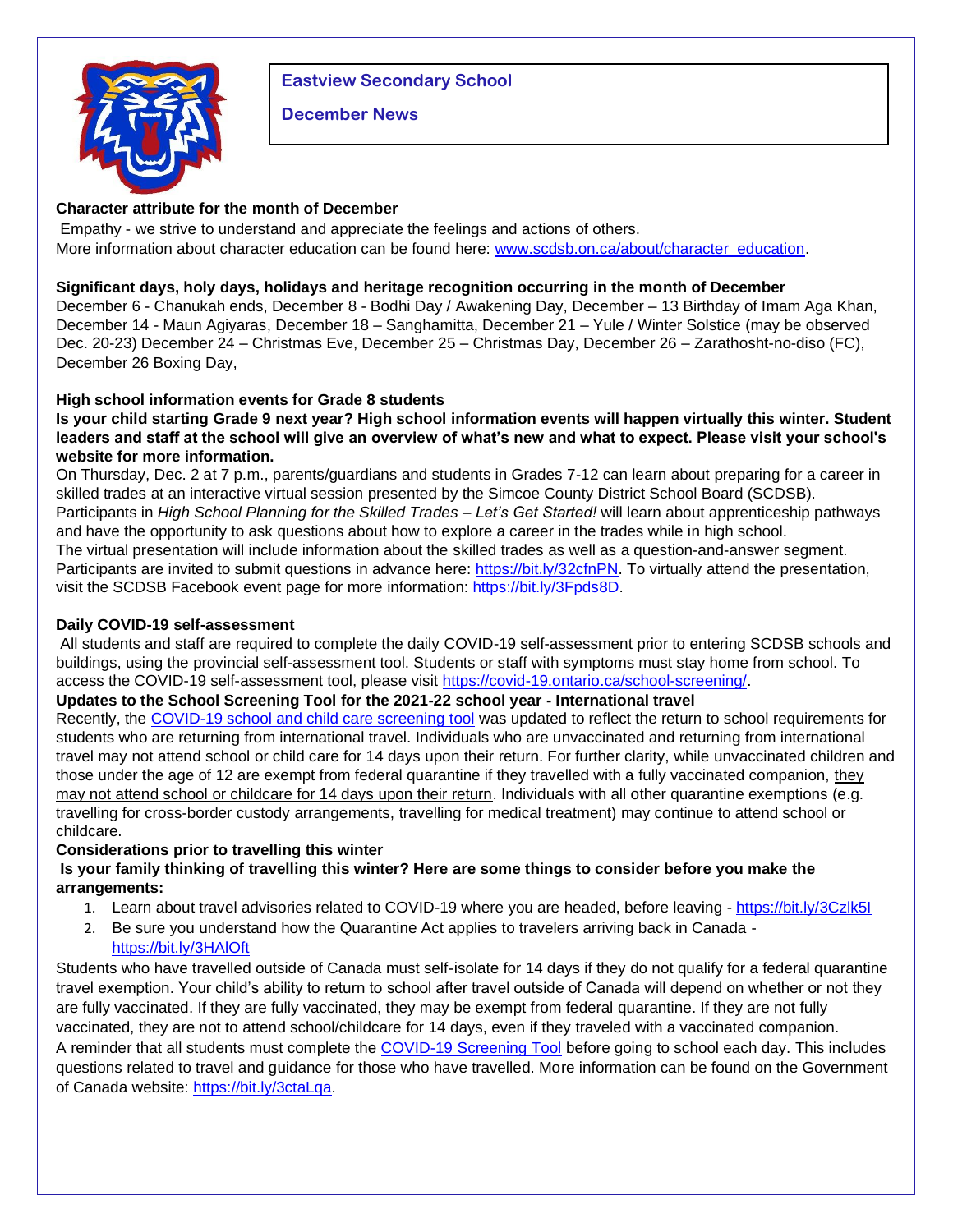#### **Is it time for your child to have a dental check-up? Let us help!**

The Oral Health Team at the Simcoe Muskoka District Health Unit is now available to provide a variety of dental health services for children and youth aged 0–17 at our various clinic locations. We can provide dental screenings, answer questions and guide you through the dental options that are available for your child through Healthy Smiles Ontario. If you don't have a dentist, we can provide you with options of dental offices that can help.

This is your personal invitation to contact us to discuss your child's dental needs and to ensure their dental concerns are addressed. For more information, contact the Simcoe Muskoka District Health Unit:

Monday to Friday, 8:30 a.m. to 4:30 p.m. at 705-721-7520 or toll free at 1-877-721-7520, ext. 5867. *Information provided by the Simcoe Muskoka District Health Unit*

#### **Standards of behaviour and consequences for student action related to racism, bias or hate**

At the SCDSB, we are committed to maintaining safe, inviting and supportive school environments, and recognize that all students have the right to be safe, and feel safe, in our schools. With this right comes the responsibility to contribute to a positive school climate.

We want you to know that any incident of racism, bias or hate will not be tolerated. Any such incident is treated very seriously with immediate action and consequences in accordance with the requirements of the *Education Act*, and consistent with our values and obligations under the *Ontario Human Rights Code*.

Students who engage in acts of racism, bias or hate will face severe consequences as a result of their actions. Please take a moment to review the [SCDSB Code of Conduct](https://scdsb.on.ca/elementary/safe_schools) with your child(ren). The Code of Conduct sets clear standards of behaviour and specifies consequences for student actions that do not comply with these standards.

We are dedicated to educating our students and staff about the injustice and impact of systemic racism. We continue to work with students, staff, parents/guardians and community partners to ensure that our schools are the safe places they are intended to be for all students.

#### **Building intercultural understanding through Grade 11 English courses:** *Understanding Contemporary First Nations, Métis and Inuit Voices* **will be offered in all SCDSB Secondary Schools Starting September 2022**

The SCDSB is committed to supporting the Truth and Reconciliation Commission's Call to Action, and the building of intercultural understanding within our schools. The First Nations, Métis, and Inuit studies curriculum offers a variety of courses that can provide all students in Ontario schools with a broad range of knowledge and skills needed for work in fields such as law, environmental and other sciences, health, economics, politics, social services, and education. With the skills and knowledge they acquire in the program, students will have much to offer in work, continuing study, and community service settings after graduation. We know that it is important that students be connected to the curriculum; that they see themselves in what is taught, how it is taught, and how it applies to the world at large. This curriculum recognizes that the needs of learners are diverse, and helps all learners develop the knowledge, skills, and perspectives they need to be informed, productive, caring, responsible, healthy, and active citizens in their own communities and in the world.

The Simcoe County District School Board is proud to announce that by September 2022, all secondary schools will offer the following as the compulsory English Credit:

(NBE3U) English: Understanding Contemporary First Nations, Métis, and Inuit Voices English

(NBE3C) English: Understanding Contemporary First Nations, Métis, and Inuit Voices English

(NBE3E) English: Understanding Contemporary First Nations, Métis, and Inuit Voices English

These courses offer the same expectations, preparation and strands as previous Grade 11 English courses, but have an additional Strand A: First Nations, Métis, and Inuit Perspectives and Text Forms in Canada. This additional strand builds upon the learning for all other strands within the course. The full curriculum document and expectations are linked here: [First Nations, Métis, and Inuit Studies \(Revised 2019\).](https://can01.safelinks.protection.outlook.com/?url=http%3A%2F%2Fwww.edu.gov.on.ca%2Feng%2Fcurriculum%2Fsecondary%2FFirst-nations-metis-inuit-studies-grades-9-12.pdf&data=04%7C01%7Cafarrell%40scdsb.on.ca%7C01bc6d1c199f4e9cddf508d9af6da08d%7C573d7e64d5434fd8b3da0c64adc4eb35%7C1%7C0%7C637733707635806987%7CUnknown%7CTWFpbGZsb3d8eyJWIjoiMC4wLjAwMDAiLCJQIjoiV2luMzIiLCJBTiI6Ik1haWwiLCJXVCI6Mn0%3D%7C3000&sdata=u5gtK5rSJoIMJbqZhuDM4BRvWhuFTMRsEaxZ0zc5V0Y%3D&reserved=0)

Please feel free to contact the school at (705-728-1321), if you have any questions.